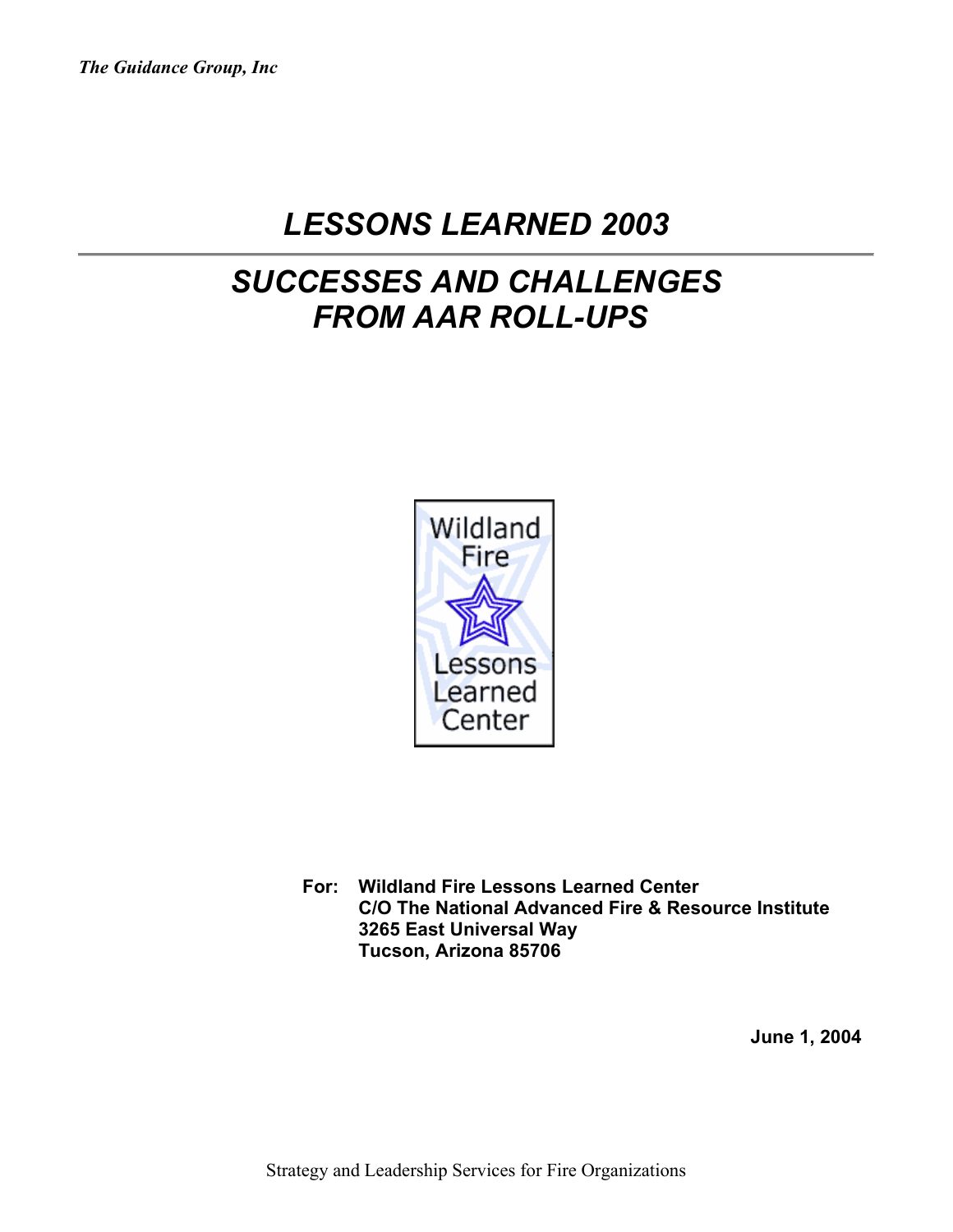## **LESSONS LEARNED RELATED TO THE INFORMATION FUNCTION**

#### **Information On an All Risk Incident**

**Background:** The Space Shuttle recovery effort brought together a mix of agencies that normally do not work together. Working under the Incident Command System (ICS) and unified command, various local, state and federal agencies including the National Aeronautical and Space Administration (NASA), the Environmental Protection Agency (EPA), the USDA Forest Service, the Texas Forest Service (TFS) and the Federal Emergency Management Agency (FEMA) were able to effectively manage the information function. Respondents reported that they learned from the following successes and challenges several key areas.

One IMT identified the need to relocate certain functions within the camp to better serve the mission, including locating the information function at the front of the camp to allow easy access to the public. This team also reported other notable experiences in the Information function.

Several community meetings were conducted prior to the arrival of the IMT, with the intent of updating residents and local media on incident strategies. In addition, community volunteers were very involved in all aspects of the recovery effort during the early stages, but were displaced when the IMTs were activated. When the IMT arrived, at the request of NASA, they scheduled town meetings in two communities with the objectives of providing an update, beginning to move toward "closure," showing appreciation for the communities, and re-engaging them. The town meetings employed an MS PowerPoint presentation that was intended to show appreciation for the efforts of the local residents during the initial stages of the incident, and linked their efforts to both the crews currently searching the area and the IMTs. The presentation began with a memorial to the astronauts, followed by scenes featuring local residents and firefighters involved in the search effort. The presentation concluded with slides supplied and narrated by NASA, identifying specific shuttle materials and a presentation describing the role of the EPA in the search. The town meetings also included addresses by community leaders and incident management personnel. The town meeting results were very positive and no additional meetings were necessary.

A Joint Information Center (JIC) retained responsibility for media relations and specific information pertaining to shuttle material, personal effects and human remains. One IMT reported that since there was little media interest during their time on the incident, and team personnel were able to focus on other functions including posting information authorized by the JIC at public locations, postings within camp, camp tours, VIP visits, motivational presentations and community meetings.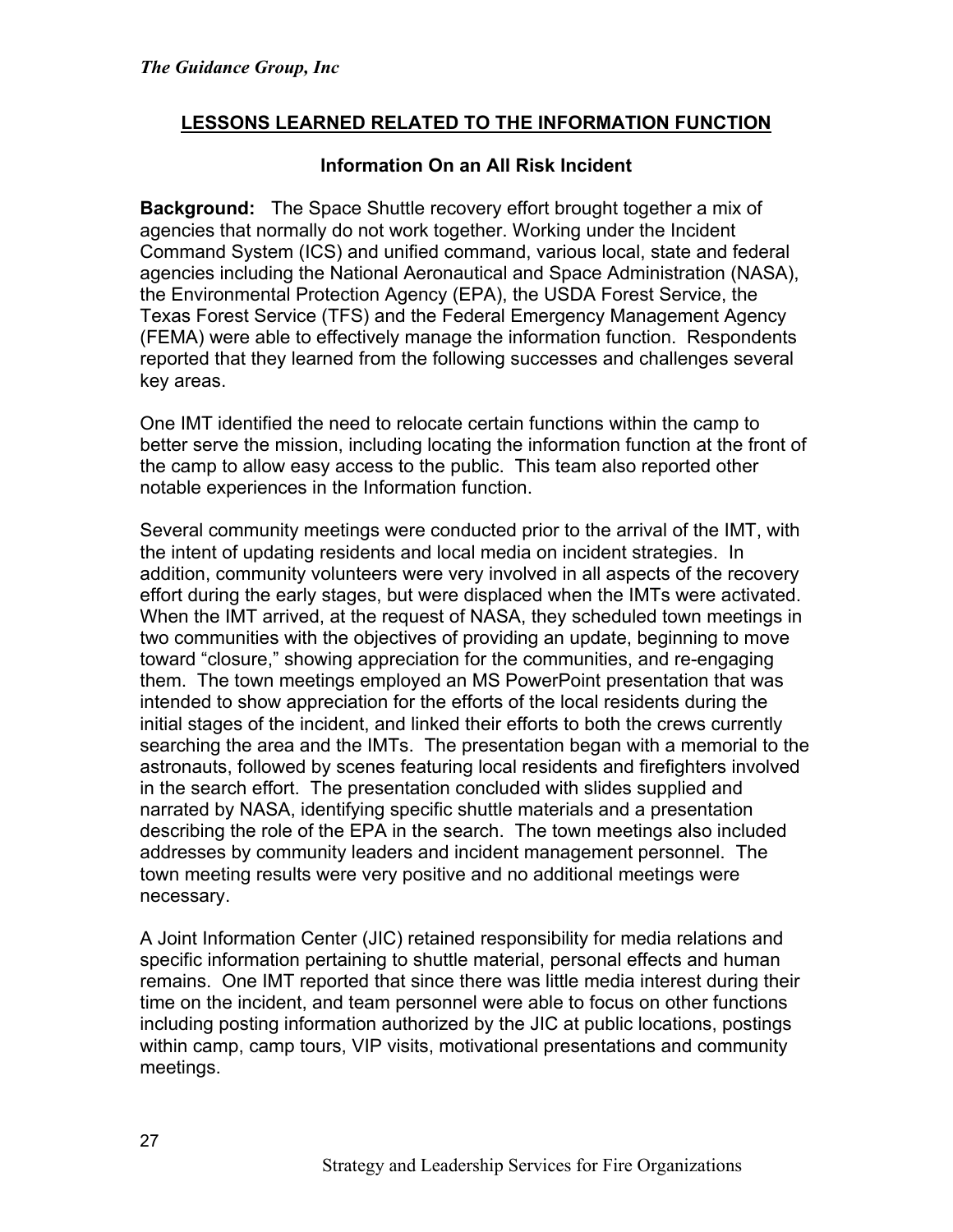#### **Lessons Learned:**

- $\dotimes$  Locate the Information function within the ICP/camp in such a way (front of the camp) to allow easy access by the public and the media.
- $\uplus$  Community meetings can provide an effective vehicle to show appreciation for the efforts of local residents during initial stages of an incident and to link their efforts to the agency incident resources IMTs.
- $\uplus$  Presentations using MS PowerPoint and other presentation software provide an effective tool for organizing community meetings.
- $\uplus$  Joint Information Centers (JIC) can provide service to multiple incidents that free IMT Information staff from routine media relations functions, allowing team personnel to focus on other functions including providing information to incident personnel, providing camp tours for the media, very important persons (VIPs,) and the community, developing presentations, and planning community meetings.

## **Informational Meetings for the Community**

**Background:** IMTs reported their successes at providing informational meetings to local communities. For example, at their in-briefing, an IMT was assigned to conduct information meetings in two communities on the following two nights. Both information meetings were very successful in sharing critical information about evacuation planning, fire behavior and suppression activities.

Approximately 300 people attended in one community and 200 people came in the other. The IMT used local phone trees, handbills, notices posted at community gathering spots, and news releases to spread the word about the information meetings. A standard agenda template was used with standard attachments including the latest news release, the Incident Status Summary (ICS 209) and an incident map. Also included were Evacuation Planning documents including a narrative description of the stages of Evacuation Planning and a map showing the management action lines associated with the different stages of evacuation. A toll free number for regional information and a website address were also included.

Another IMT held a public information meeting the evening of their first operational period. The IMT maintains a policy of conducting this first night meeting whenever public interest is adequate. In this case, the meeting was very successful because it resulted in the efficient sharing of information, especially regarding evacuation planning. A follow-up public meeting was held later in the week to update residents on fire activity and current plans. Fire camp tours were held on two days to allow local residents an inside look at the activities in camp, and these were well received.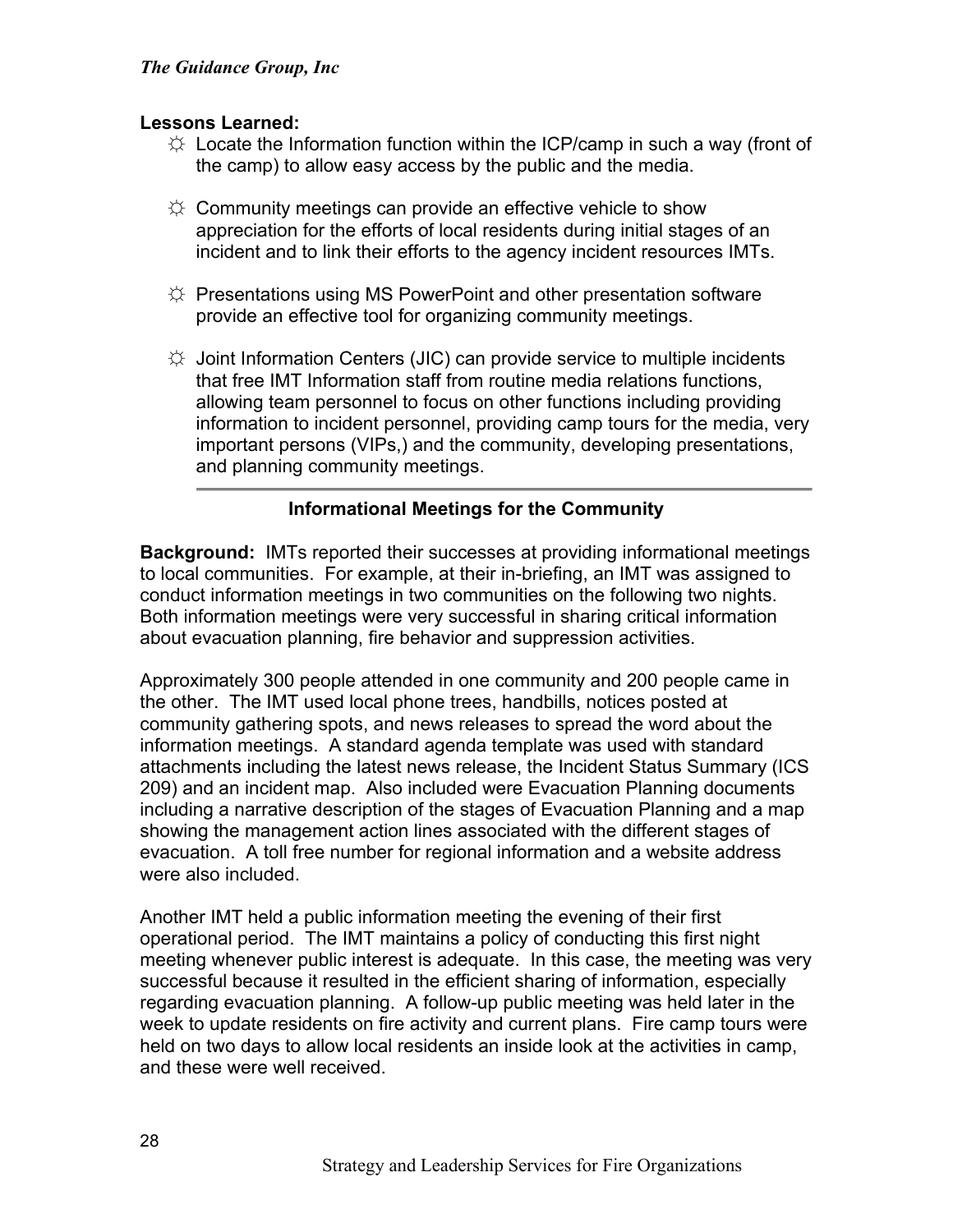#### **Lessons Learned:**

- $\uplus$  Community information meetings can provide an effective vehicle for disseminating critical information about evacuation planning, fire behavior and suppression activities. Use local phone trees, handbills, notices posted at community gathering spots, and news releases to spread the word about information meetings.
- $\uplus$  Develop and maintain a standard community information meeting agenda template and standard attachment templates. Be prepared to include regional or other information, toll free numbers and websites.
- $\Leftrightarrow$  Fire camp tours that give local residents, VIPs and the media an inside look at the activities in camp and can provide an effective public relations tool.

## **Use of a Local Fuels/Prevention Trailer**

**Background:** The hosting unit provided an interagency fuels reduction/prevention trailer that was fully staffed and stocked with assorted prevention materials. This trailer was assigned to a local community near a major highway, and was able to provide information on the fire, defensible space and other prevention messages to over 250 people in the first four days of the fire.

**Lesson Learned:** IMT information staffs can use local fire prevention/outreach resources to supplement the team's public information efforts. Check with the host unit to see what is available.

## **Joint Information Functions and Other Assistance**

**Background:** Several teams reported on their experiences with joint information centers (JIC). JICs are designed to provide IMTs with all their media and public phone call service on an interagency basis. Most, but not all IMTs found that JICs provided a significant advantage to their information staff, and reported on a variety of working relationships.

At one incident, daily fact sheets and other fire information routinely moved back and forth between the emergency mobile communications center, located at the ICP, and the JIC located in a nearby community. This system was in place when the team arrived, and they found that it served as an excellent aid to information distribution.

Another IMT reported that proactive cooperation from the local interagency dispatch center provided a coordinated, multi-agency information distribution point and a place to field media calls. At this incident, representatives of the State Fire Marshall's Office, state forestry organization and other agencies were successfully integrated into the information management effort.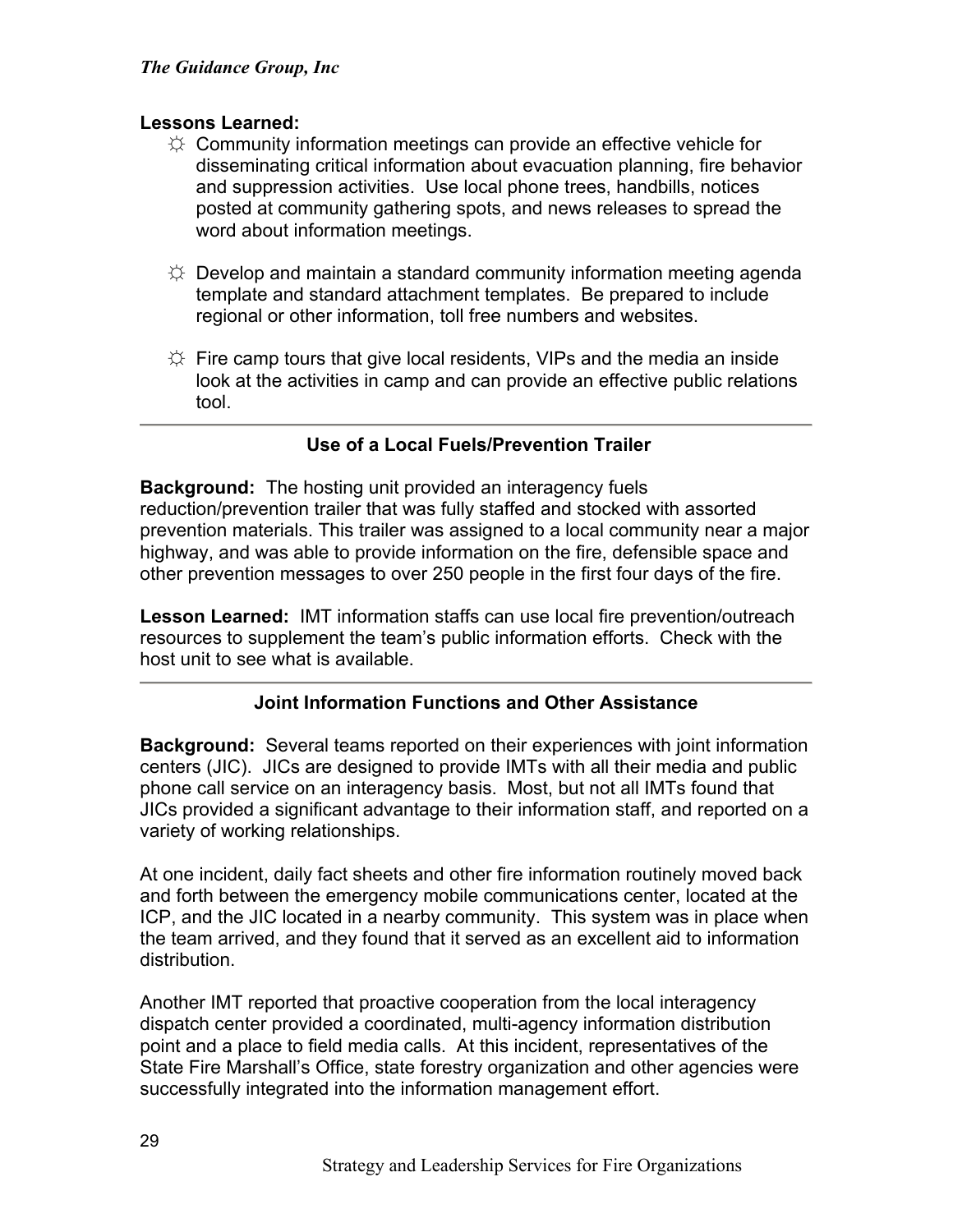Not all IMTs had completely positive experiences with joint information functions. One team, assigned to the recovery effort, reports that information management presented a unique challenge in that all information dissemination was controlled through a JIC that initially proved very reluctant to provide even the most basic information to the media. In this case, the Incident Commander (IC) and the Information Officer worked with the JIC to sponsor a "media day," and the JIC provided a Space Flight Awareness team for the IMT to work with, allowing greater freedom for information dissemination.

#### **Lessons Learned:**

- $\uparrow \downarrow$  Joint Information Centers (JIC), set up in nearby communities, can provide very effective service to Incident Management Teams (IMT), including media and public phone call service, providing significant advantages for the IMT information staff. On multi-agency incidents, integrate representatives of the cooperating agencies into a joint information management effort.
- $\varphi$  In the absence of a Joint Information Center (JIC), interagency dispatch centers may be able to provide many of the same services normally associated with the JIC, such as providing a point of contact for media and public phone calls.

## **Large Distances Covered by IMT Information Staff**

**Background:** An IMT reported that the territory covered by their information staff included 313 highway miles in two states. In addition, the Information staff of the IMT served a coordinating role much like an Area Command. This IMT overcame the geographic and management challenges by developing a suitable organization, producing operating protocols, and achieving excellent cooperation across the involved agency units and zones. Other teams reported similar experiences and similar approaches to overcoming the associated challenges.

**Lesson Learned:** When the information function of an IMT is covering an unusually large area or faces travel or geographic challenges, they need to develop an organization to handle the job, order resources to staff the organization, adapt operating protocols, and develop effective working relationships with host agencies and their cooperators.